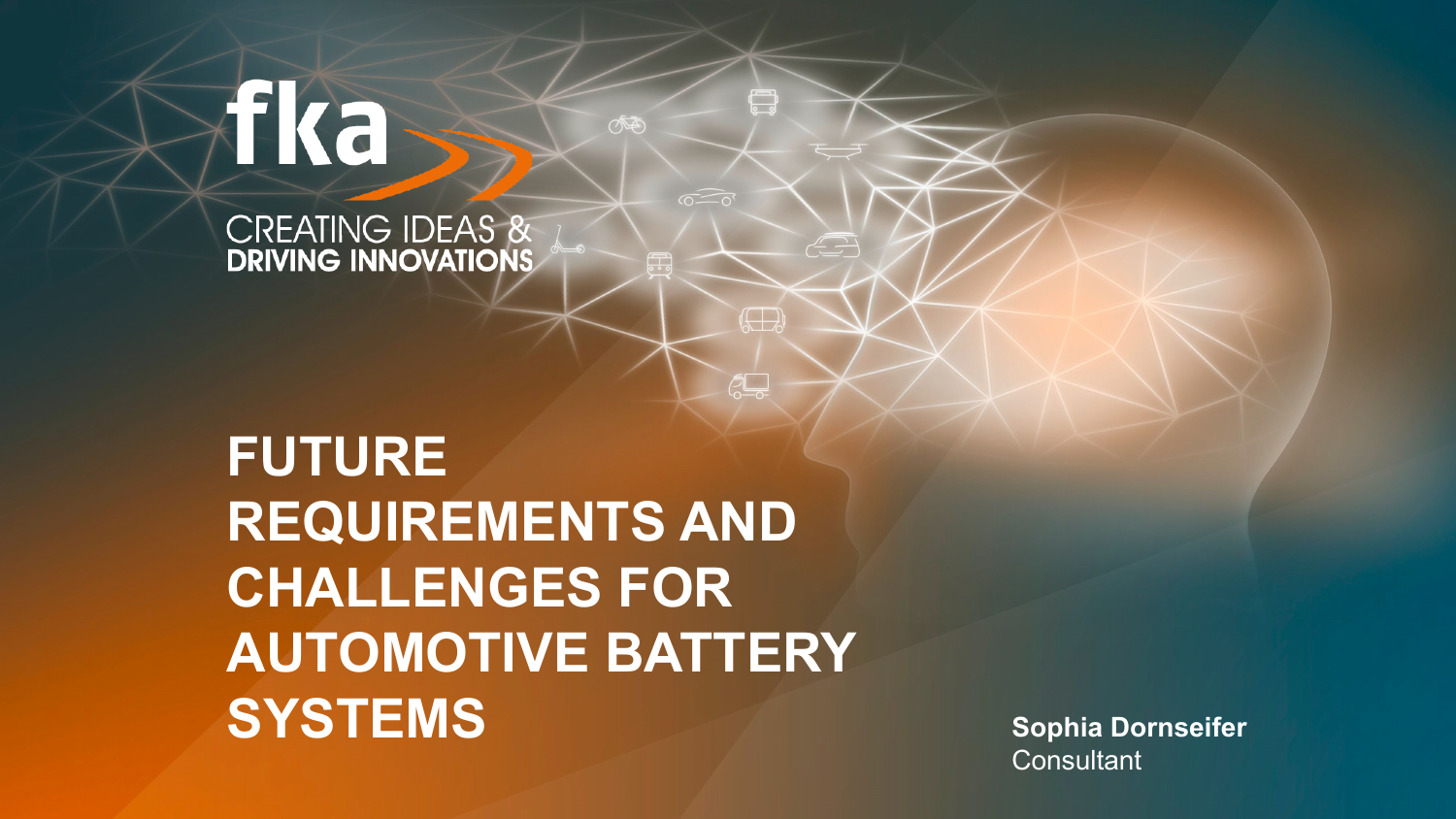**Coexistence of different cell chemistries expected - according to the respective requirement profile in automotive applications.**



Slide No. 2

20SDS0014.pptx © fka GmbH

Source Fraunhoer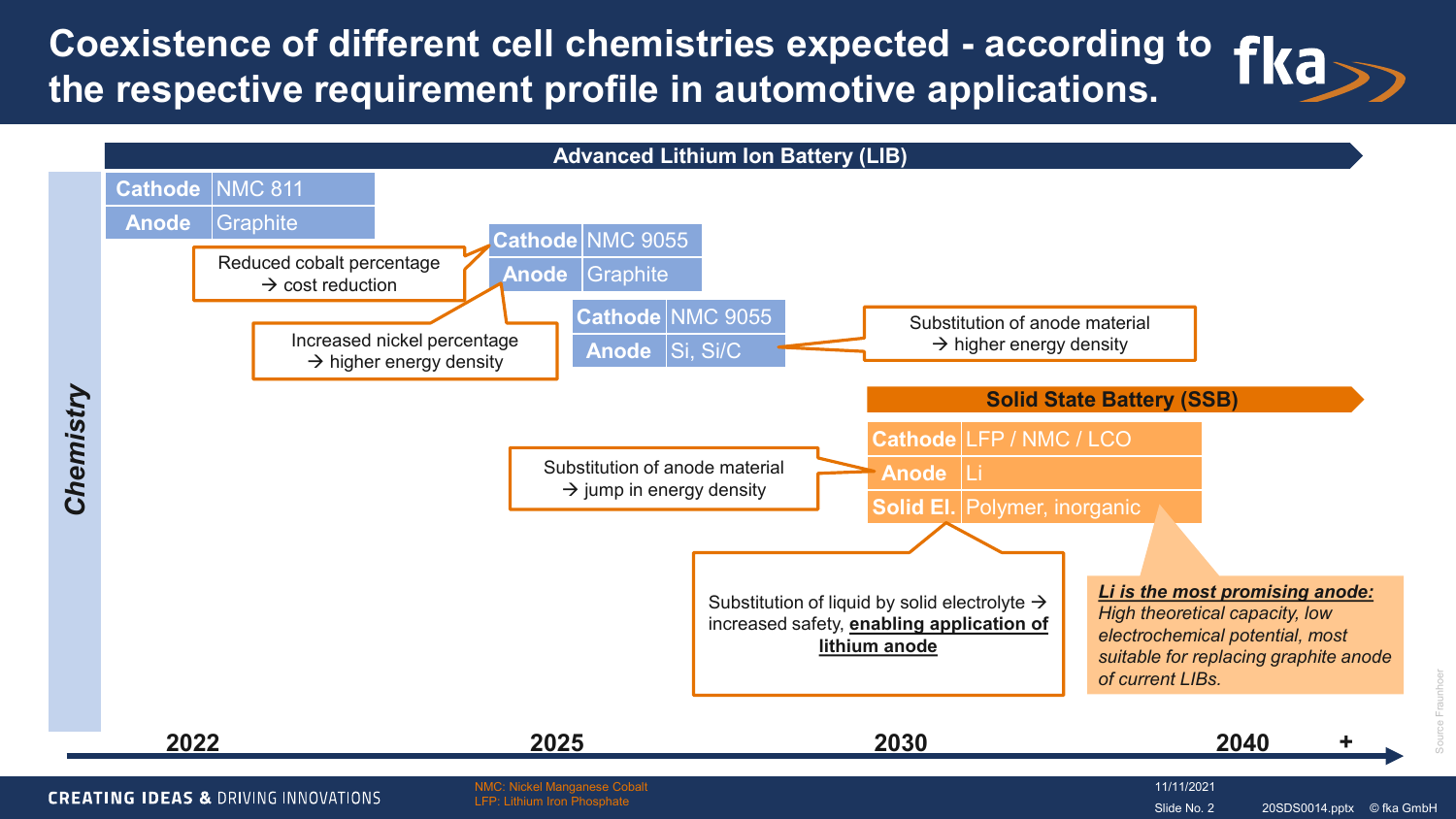# **In this context, the availability of resources to meet the growing**  fkass **demand is of crucial importance.**

# **Assumption Base**

- » Results of calculated global battery demand in GWh
- » Li-Ion remains leading battery technology
	- » Progress of NMC 6:2:2 about 8:1:1 to 90:5:5
	- » Decreasing cobalt ratio
	- » Increasing nickel\* ratio
- » Increasing recycling capacity (secondary supply)
	- **»** Trend from 10 % in 2030 to 40 % in 2050 (optimistic assumption based on present aspirations)

*\*Nickel is a highly sensitive resource, especially in regard to the current political situation, as Russia is one of the largest nickel producers.*

# **Raw Material Demand in tonnes**



## **CREATING IDEAS & DRIVING INNOVATIONS**

20SDS0014.pptx © fka GmbH Slide No. 3

11/11/2021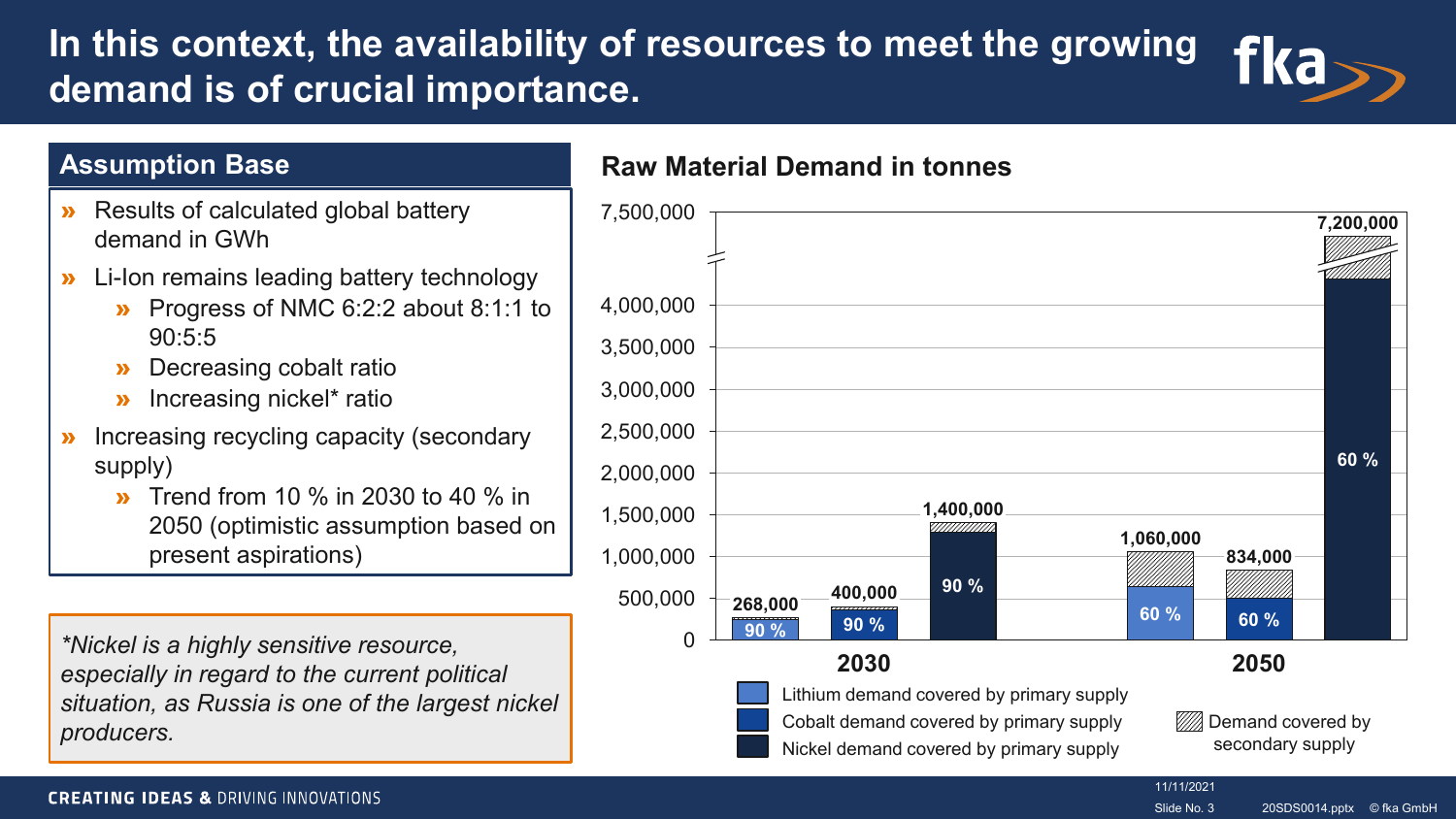# **Therefore, recycling is highly gaining importance to sustainably meet the increasing demand.**



**Design for recyclability of components and systems is key to realize an efficient and sustainable recycling loop.**

**CREATING IDEAS & DRIVING INNOVATIONS** 

Slide No. 4

**fka** 

11/11/2021

20SDS0014.pptx © fka GmbH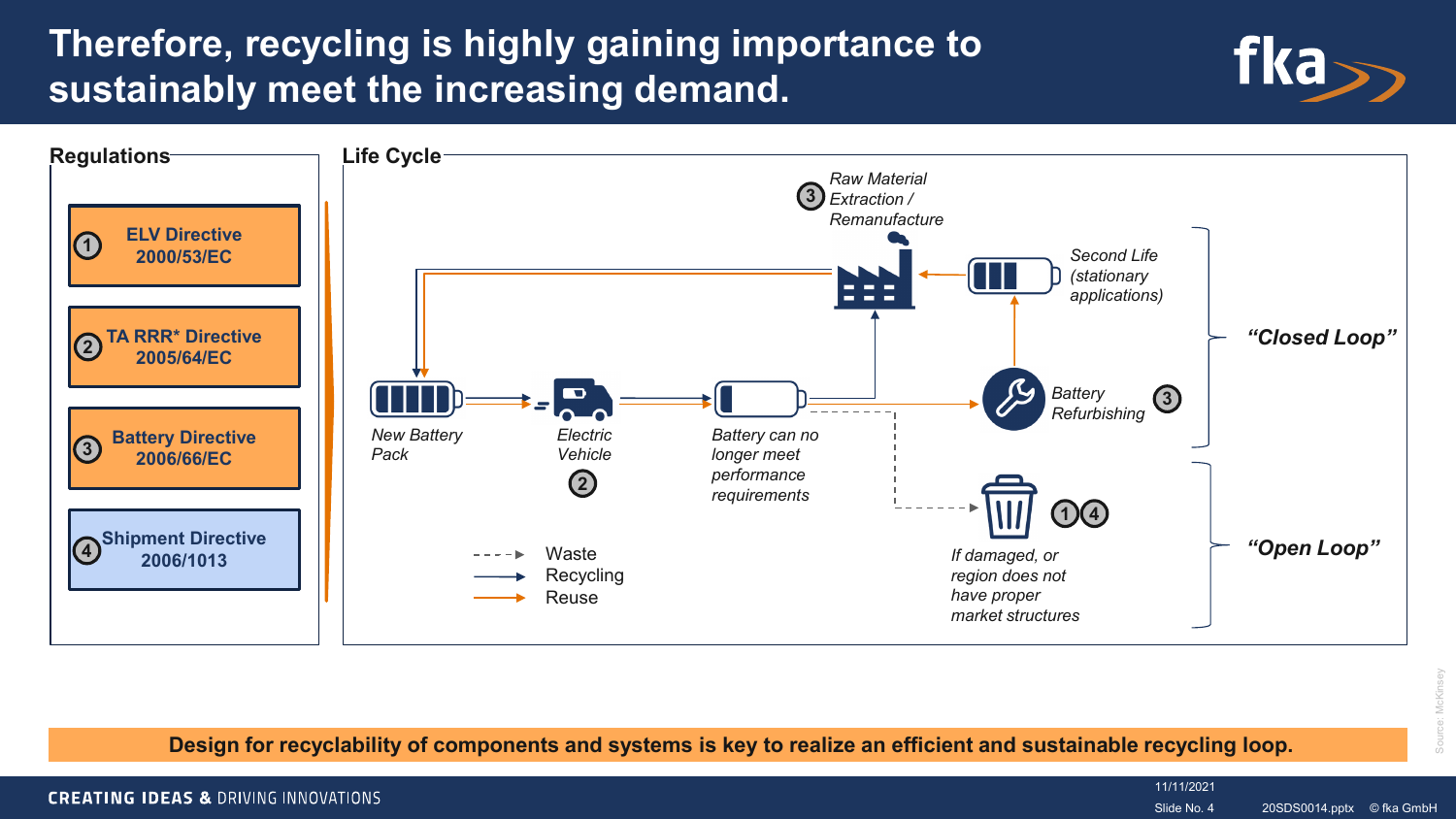# **When integrating the battery into the vehicle, consideration of existing safety risks is crucial.**



Source: MDPI, batterisbatter

20SDS0014.pptx © fka GmbH

fka

11/11/2021 Slide No. 5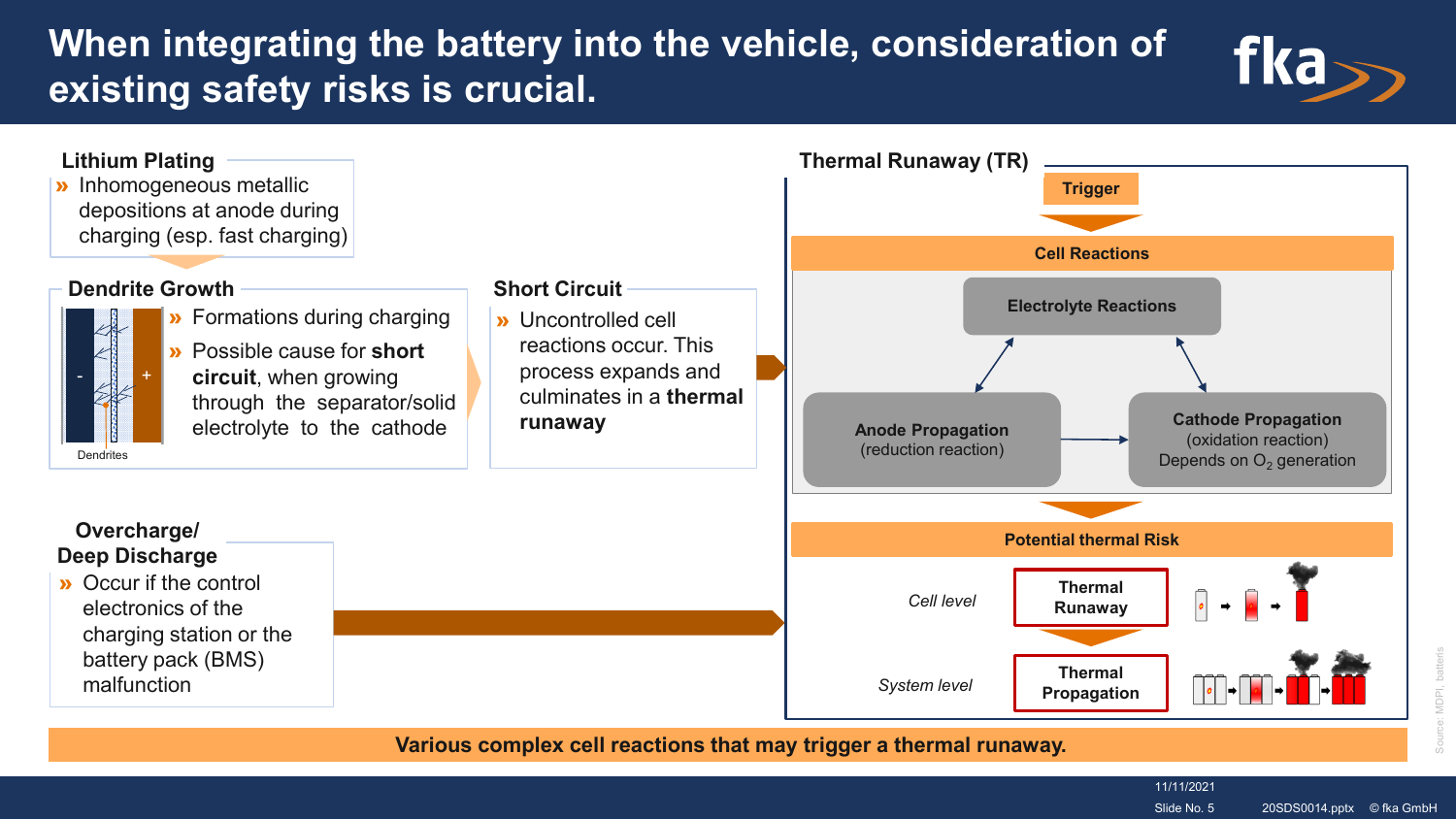# In example, battery housing has a key role in meeting the safety  $\left\{\mathsf{Ka}_{\geq 0}\right\}$ **as well as customer requirements.**

| <b>Example of Battery Housing</b>                         | <b>Components</b>                                    | <b>Requirements</b>                                                                                                                          | <b>Most Applied</b><br><b>Materials</b>                                                                                                                                                           |                                                                                                                                              |
|-----------------------------------------------------------|------------------------------------------------------|----------------------------------------------------------------------------------------------------------------------------------------------|---------------------------------------------------------------------------------------------------------------------------------------------------------------------------------------------------|----------------------------------------------------------------------------------------------------------------------------------------------|
|                                                           | <b>Top Cover</b>                                     | Corrosion protection<br>$\boldsymbol{\Sigma}$<br>(tightness)<br><b>EMC</b><br>$\mathbf{v}$<br>Thermal safety<br>$\boldsymbol{\Sigma}$        | Aluminum<br>$\mathbf{v}$<br><b>Steel</b><br>$\boldsymbol{\Sigma}$<br>Al / St Sandwich<br>$\boldsymbol{\Sigma}$<br><b>Plastic</b><br>$\mathbf{v}$                                                  | <b>High level</b><br><b>of</b><br>materiel<br>competition with<br>a general<br>differentiation by<br>vehicle segment<br>(volume vs. premium) |
| <b>Top Cover</b>                                          | Lattice                                              | Crash performance<br>≫<br><b>Underbody Protection</b><br>$\mathbf{v}$                                                                        | <b>Steel</b><br>$\mathbf{v}$<br>Aluminum<br>$\mathbf{v}$<br><b>Hybrid</b><br>$\boldsymbol{\Sigma}$                                                                                                |                                                                                                                                              |
| Lattice ·<br>TITLE<br><b>Tray</b>                         | Tray (may be integrated<br>in frame)                 | Corrosion protection<br>$\boldsymbol{\Sigma}$<br><b>EMC</b><br>$\boldsymbol{\Sigma}$<br><b>Underbody Protection</b><br>$\boldsymbol{\Sigma}$ | <b>Steel</b><br>$\mathbf{v}$<br>Aluminum<br>$\boldsymbol{\Sigma}$<br><b>Hybrid</b><br>$\boldsymbol{\Sigma}$<br><b>Plastic</b><br>$\boldsymbol{\Sigma}$                                            |                                                                                                                                              |
| <b>Frame</b><br><b>Cooling System/-</b><br><b>Thermal</b> | Frame (may be<br>integrated in tray)                 | Crash performance (force<br>$\mathbf{v}$<br>absorption)                                                                                      | <b>Steel</b><br>$\mathbf{v}$<br>Aluminum<br>$\boldsymbol{\Sigma}$<br><b>Hybrid</b><br>$\boldsymbol{\Sigma}$<br>Plastic<br>$\mathbf{v}$                                                            |                                                                                                                                              |
| <b>Management</b><br>Floor                                | <b>Cooling System /</b><br><b>Thermal Management</b> | Homogeneous as possible<br>$\boldsymbol{\Sigma}$                                                                                             |                                                                                                                                                                                                   |                                                                                                                                              |
|                                                           | <b>Floor</b>                                         | <b>Underbody Protection</b><br>»<br>Cooling<br>$\boldsymbol{\Sigma}$                                                                         | <b>Steel</b><br>$\mathbf{v}$<br>Aluminum<br>$\boldsymbol{\Sigma}$<br><b>Hybrid</b><br>$\boldsymbol{\Sigma}$<br>Plastic (incl. FRP)<br>$\boldsymbol{\Sigma}$<br><b>Titan layer</b><br>$\mathbf{v}$ |                                                                                                                                              |

Slide No. 6

20SDS0014.pptx © fka GmbH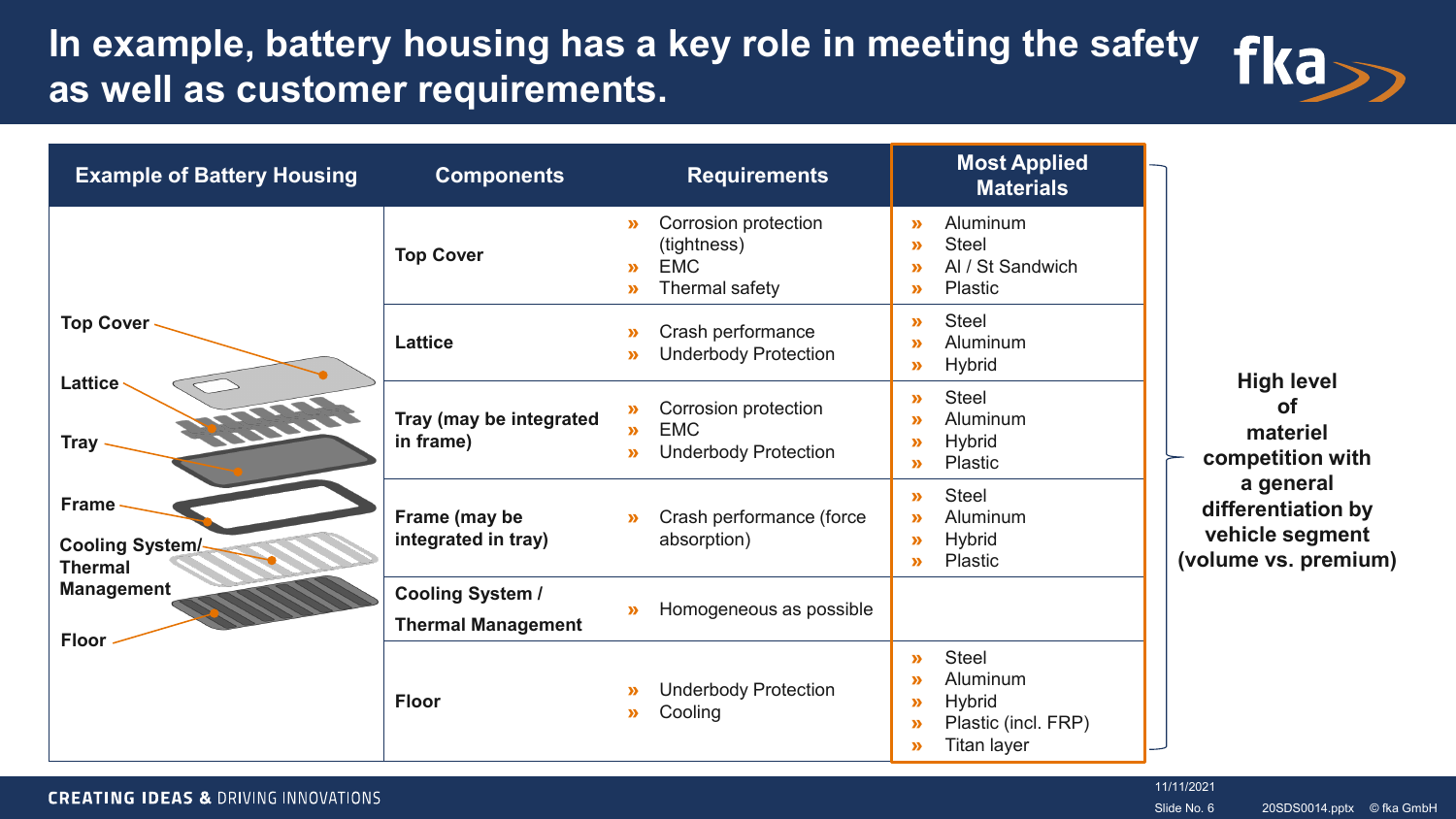# **Summary and Typical Questions for Businesses**



# » **Cell level:**

- » Co-existence of different cell chemistries expected: LFP, NMC
- » Further research on new cell chemistries:
	- » LIB: Innovation in cathode chemistry
	- » SSB expected before 2030
	- » SSB potentially safer, however still thermal risk

# » **System level:**

- » High level of material competition to meet safety as well as customer requirements
- » Trend towards structural role of cells within the battery system: Cell to Pack  $\rightarrow$  Cell to Chassis
- » General trend towards high production volumes and scalable platforms

# **Summary Potential Questions for Businesses**

»*What is the status quo and future perspective regarding cell chemistry and raw materials?* »Market intelligence

# »*Which requirements for components & systems exist at vehicle level?*

- »Technology assessment
- »Strategic portfolio analysis

# »*How might requirements change in the future?*

»Technology trend analysis and market intelligence

# »*How do legal policy targets for carbon reduction affect battery development and integration?*

- »Status quo assessment
- »Strategic scenario analysis
- »Life Cycle Assessment (LCA)